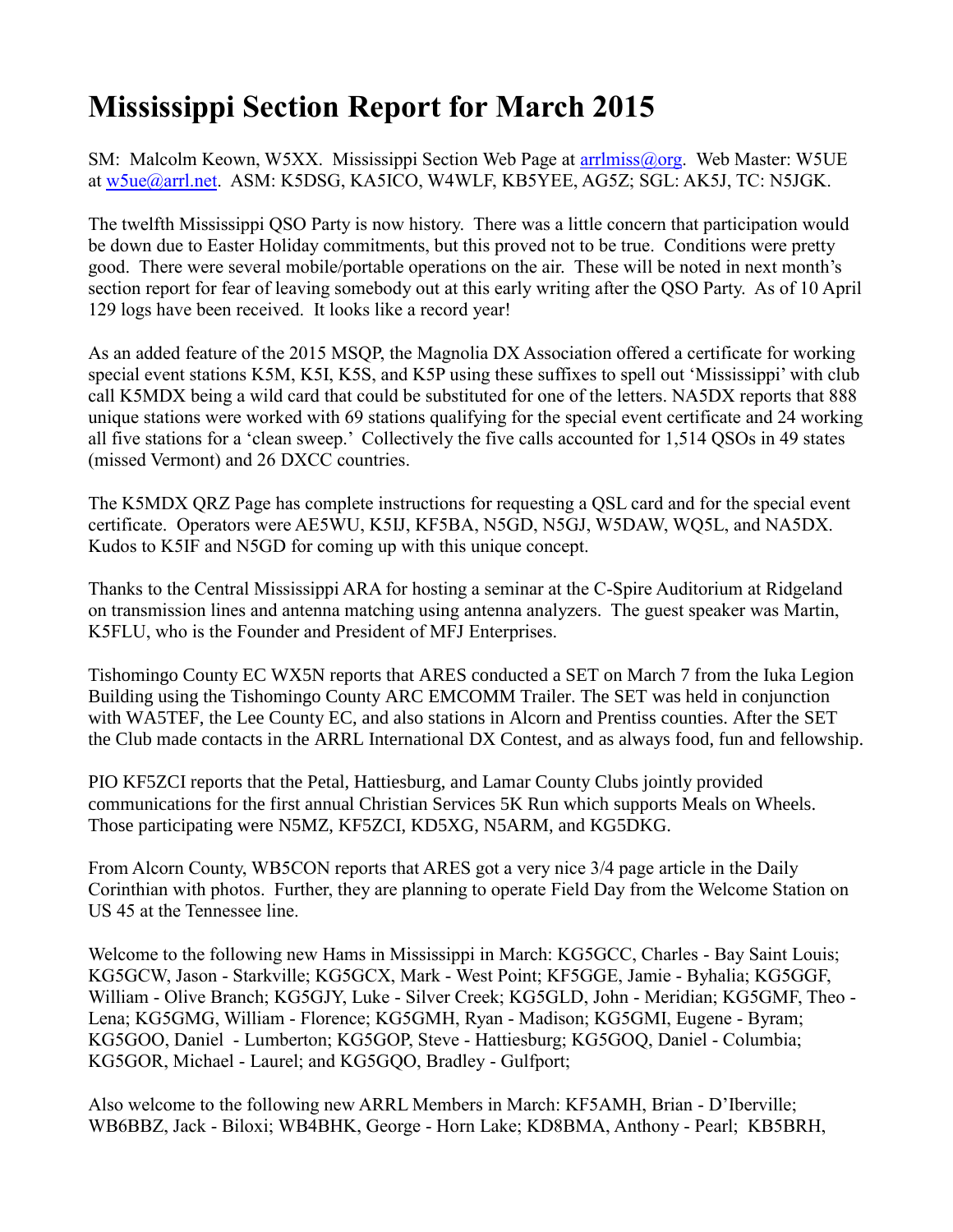Ricky - Taylorsville; KD5CFE, Michael - Pittsboro; N5CW, Gene - Vicksburg; K5FGH, Franklin - Vardaman; N5FYN, Marilyn - Florence; KG5FYS, Donald - Hattiesburg; KM4HAU, John - Pelahatchie; KA5KYZ, Patrick - Saucier; KE5LQB, Oquin - Mize; KE5LVD, Winnie - Liberty; KX5M, Jeffrey - Waveland; W5PPB, Jeff - Raymond; K5RCF, Ronald - Olive Branch; KD5RTG, David - Pontotoc; and KA5SNK, John - Pass Christian. As of March 31 ARRL Membership in Mississippi was 1,140 down 4 from last month. Thanks to all who promote ARRL Membership!

Congratulations to the following on their upgrades: KG5AAR, Garrett - Meridian; KG5AOS, Timothy - Wiggins; KG5ASA, Lewis - Petal; KG5AZI, Nathan - Petal; KG5AZL, Delisa - Lucedale; KG5AZM, Brent - Lucedale; WB4BHK, George - Horn Lake; KG5DKG, Francis - Hattiesburg; KG5DMF, James - Brandon; KB5DX, William - Pearl; KG5EGS, John - Diamondhead; KG5EVX, Matthew - Purvis; KG5FIF, Patrick - Saucier; KG5FRW, Isaac - West Point; KG5FTX, Charles - Corinth; KG5FYS, Donald - Hattiesburg; KG5FZE, Anita - Wesson; KG5GCY, Joshua - West Point; KD4JON, Lawrence - Southaven; KF5LJI, Dennis - Gulfport; KF5LWR, Adam - Moss Point; KF5UJD, David - Wiggins; and N5YSW, Robert - Hazlehurst. Wow! More upgrades than new Hams. Somebody has been studying hard with an Elmer looking over their shoulder.

And congratulations to AG5Z, who was presented with the 'Elmer of the Year' by NJ1Z at a recent Hattiesburg ARC meeting. And to the Marion County Ham Radio Club that received its ARRL Club Affiliation. And last, but not least, to KB5SBP, who during his first three years on HF, managed to work and confirm WAC, WAS, and DXCC.

ASEC/DEC/EC Monthly Reports for March 2015: WB5CON (NE MS/Alcorn), K5JAW (Delta), K5MOZ (Jackson), WX5N (Prentiss and Tishomingo), AE5QP (Greene), K1REZ (ASEC), WA5TEF (Lee), and KE5WJN (Pearl River)

PIO Report: KF5ZCI

Club Newsletter/Reports (Editor): Marion County ARC (AF5NG), Meridian ARC (W5MAV) and Tishomingo County ARC (KG5BJA).

Regret to report the passing of N4WPG of Union.

HF Net Reports - sessions/QNI/QTC (Net Manager)

Magnolia Section Net 31/1167/4 (K5DSG) MS Baptist Hams Net 3/21/0 (WF5F) MS Digital Net 4/49/49 (K1REZ) MSPN 31/2108/8 (K5NRK) MS Slow Net 22/40/0 (W3TWD)

VHF Net Reports - sessions/QNI/QTC (Net Manager)

Booneville and Prentiss County Net 4/41/0 (WX5N) Capital Area Em Net 5/78/0 (K5XU) Delta ARES Simplex Net 5/36/0 (K5JAW) Hattiesburg ARC Emergency 2M Net 5/110/0 (K5TLL)